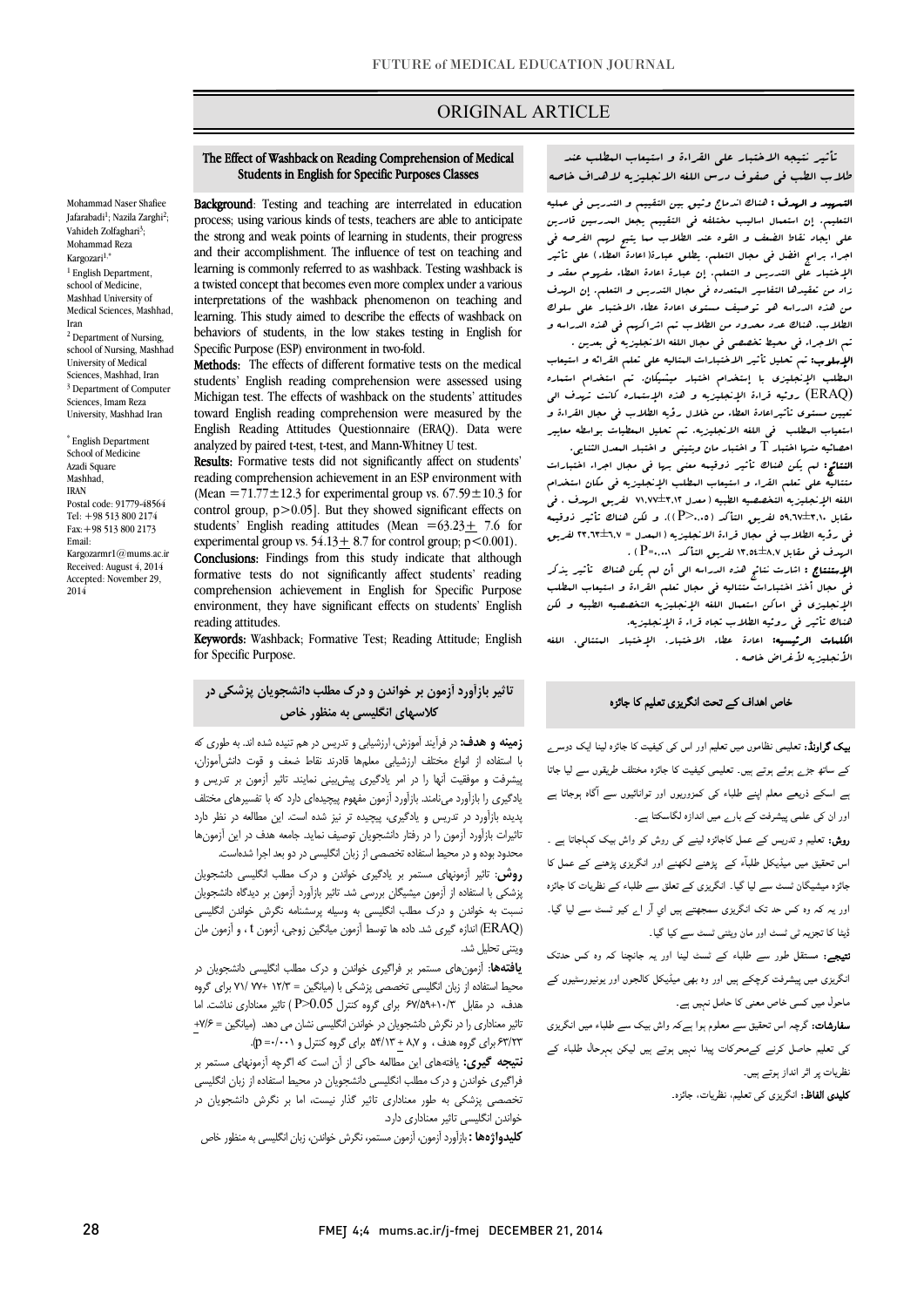## INTRODUCTION

Testing has penetrated in all aspects of our life. It also influences on all grades of education, i.e. elementary, secondary, high school and university. Wherever there is teaching, there is also testing. On the other hand, the relationship between teaching and testing has long been concerned with both educational and applied linguistics literature. The fact that tests attract classroom teaching and the syllabus and make the teachers teach for examinations, and tempt students to do the exercises which are necessary to pass the examination is usual. Tests are generally used to make, among other things, inferences about examinees' abilities, predictions about their future success, and decisions (such as employment, placement, selection, etc.) about the test-takers. The uses made of test results thus imply values and have an impact on, the society and the educational system in general, and the students in particular(1).

In applied linguistics research, this influence of testing on teaching and learning has been referred to as "washback". The following definitions of 'washback' represent its meaning as used in the paper. Buck(2) defined it as the influence of the test on the classroom. This washback effect can be either beneficial or harmful. Messick(3) declares the extent to which the test acts upon language teachers and learners to do things that they would not necessarily otherwise do, and Bailey(4) defined it as the influence of testing on teaching and learning.

The test becomes a part of educational process in which changes in the educational system take place based on feedback obtained from the test. Public examinations that concern to high stakes influence more learners and teachers than class examinations that concern to low stakes, and consequently public examinations will have more difficult statistical analysis and interpretation than class examinations that are limited to students of one or two classes. However, the results of low stakes examinations are more explicit; they represent the students' learning condition, their strong and weak points.

It has long been believed that tests directly affect the educational processes in different ways. One assumption is that teachers will be influenced by the knowledge that their students need to take a certain test and will adapt their instruction and lesson content to cover the test. By test washback teachers learn more about students learning and their own teaching. Washback has been defined differently by different researchers, based on different aspects they study. Some researchers focused on learner and learning; some studied its effects on teacher and teaching, material, curriculum, school and even educational organization and society.

Buck(2) in his definition emphasizes the impact of a test on what teachers and students do in classrooms. One of the most common definitions referred to as the influence of testing on teaching and learning (e.g., Alderson & Wall(5); Cheng & Curtis(6)). Similarly, Brown(7) refers to washback as the effect of test on teaching and learning. Shohamy(8), focuses on washback in terms of language learners as  test-takers when she explains the use of external language tests to influence on foreign language learning in the school context. In another article, Shohamy, Donitsa-Schmidt, and Ferman(9), define washback as the connections between  $\frac{d}{dx}$  describes washback in terms of how tests influence educational practices and beliefs. More recently, Bachman and Palmer(1) define washback as a subset of a test's impact on society, educational systems, and individuals. They the micro level (i.e., the effect of the test on students and teachers) and the macro level (the effect on society and its educational systems).Cheng(10) also conducted research in the context of secondary school exams in Hong Kong. She intended curriculum change by means of the change of public examinations, as is the case under study in Hong Kong"(10). Valette in (11) stated that "washback occurs when it is the testing instrument rather than the statement the curriculum and the course of instruction"; and Saville in (12) defines it as the influence of testing on teaching and learning. Also Alderson and Wall(5) claimed that "the extent to which the test influences language teachers and learners 117). Messick(3), noting that washback can have either harmful or positive effects, expands it as: We emphasize first the need to establish valid evidential grounds for trustworthy inferences about tested language proficiency to washback from good teaching regardless of the quality of the test and negative washback from poor teaching. (3) testing and learning. Bailey(4) also takes a broad view. He mention that test impact operates at two different levels: explains washback as "an active direction and function of of desired learner outcomes that determines the nature of to do things they would not otherwise necessarily do" (p. provide a basis for distinguishing test-linked positive

 It is worth mentioning that in recent studies, washback encounters a broader definition, taking the view that tests education. For example, Andrews (13), explores the relationship between washback and curricular innovation, beyond the classroom, and depict the effects of tests on teaching, learning, the educational process, and different to refer to: "the effects of tests on teaching and learning, the educational system, and the various stakeholders in the education process" (13). can have more far-reaching influences within the field of stakeholders in the educational system. He uses washback

The general objective of the present study was to describe reading comprehension in an ESP environment for medical students. In fact, this study had three main objectives: the washback effect of the English Language Tests on

 1. to investigate the effect of different formative tests on reading comprehension in English for Specific Purpose (ESP) environment;

 2. to investigate the effect of washback on attitudes of learners; and

3. To suggest areas for further research on washback.

## METHODS

# **Participants**

 The participants of this study were four classes consisting of 130 students in total, 64 students in experimental group and 66 students in control group that had enrolled in the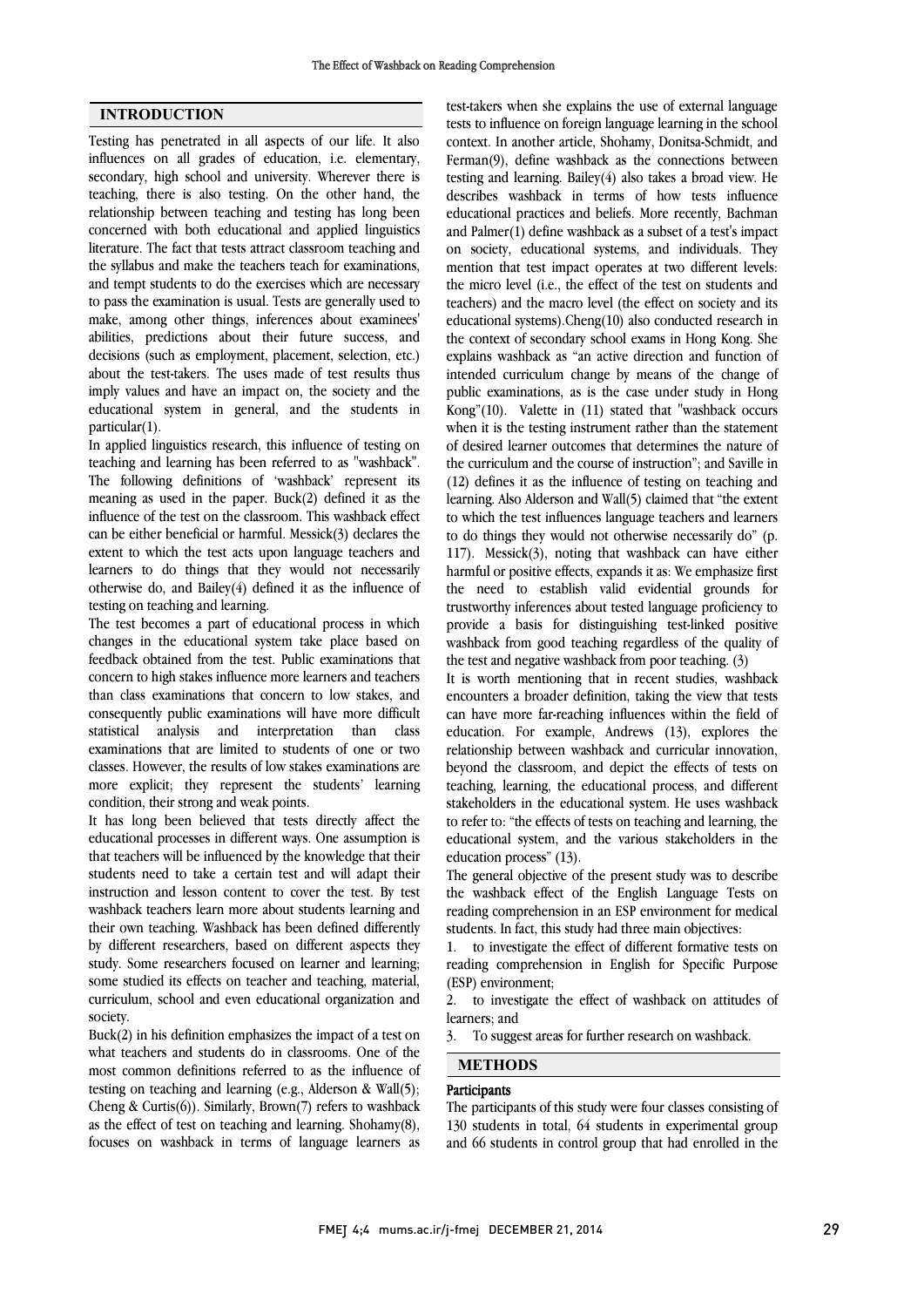Nursing School of Mashhad University of Medical Sciences (MUMS). The reason for choosing them is that they did not have any background of English as specific purpose; and University in Iran. The participants' mother tongue was Persian, and all participants had been learning English as a foreign language at least for five years. The setting of the present study was a compulsory English course for all medical freshmen students in any major. The two classes because this university is one of the five, type one Medical were held three hours a week and lasted for 16 weeks. The course instructor was the researcher.

### Sampling Procedure

 There are 130 medical students who enrolled at Mashhad four different classes, which two classes were randomly chosen as experimental and two classes as control group. By administering the Michigan Test of English Proficiency, in the very first session, the homogeneity of two groups was University of Medical Sciences and have English course1 in approved.

#### Design and Procedures

 In order to measure the effectiveness of different formative tests on reading comprehension in ESP environment the decision was taken to conduct a research experiment which as *bornyci*(14) aneged was considered as the special quantitative data collection design, "which many people would claim to represent quantitative research at its most scientific because it can establish unambiguous cause-effect relationships"(p.115). After administering the Michigan Test students, two of the classes randomly was chosen as experimental class (with 30 and 34 students) and the other two classes as control class (consisting of 31 and 35 students). The material was taught to both groups with the test. Of course only the experimental group received the treatments, which were different formative tests during the course. These tests meanwhile are the independent variables of this research; while students' ability in reading is dependent variables in this study, so sex and prior as Dörnyei(14) alleged was considered as the special of English Proficiency and homogenizing two classes of same method, and both groups received pre-test and postcomprehension and their attitudes toward English reading knowledge are control variable of this study.

#### Instructional Procedure

 The material was taught based on the method, which is University Books in Humanities (SAMT). Since this traditional text-driven teaching method produces no English speakers but rather English readers, the researcher used Chastain(15) teaching reading strategies. In received a specific related formative test for that lesson. Therefore, in experimental group each student passed 8 tests during one semester, plus a pre-test and post-test, Michigan English language proficiency test. It is worth approved by English department at MUMS, and their reliabilities were calculated by SPSS software. In control classes the material and the way of presenting the course is similar but they only received two tests, Michigan test of English language proficiency as pre-test and post-test. prescribed by the Center for Studying and Compiling experimental classes after covering each lesson, students mentioning that all of these teacher-made exams were

 To know whether these formative tests had any effect on experimental students' attitudes, another instrument was used. The quantitative data of this part of the study was (ERAQ) developed by Hung and used by Chiang (12) a master thesis to explore participants' attitudes toward EFL reading. Students received this questionnaire one month after their post-test. It consisted of twenty-one items all were closed questions designed using four-point Likert Strongly Agree to Strongly Disagree as followings: collected via the English Reading Attitude Questionnaire scale for easier analysis of the results. Its points start from

 $SA=4$ , Strongly Agree;  $A=3$ , Agree;  $D=2$ , Disagree;  $SD=1$ , Strongly Disagree.

honest responses and the students were informed of this fact before it was distributed, it was also mentioned that it has no effect on their scores. Informed consent was taken from participants. Data were analyzed by paired t-test, t-test, The questionnaire was anonymous in order to encourage and Mann-Whitney U test.

 The research project is registered in Clinical Trials.gov (Code NCT016423).

> j  $\overline{a}$

## RESULTS

raticipants aged notif to to 21 years ont, the average age<br>was 19. The first section of study deals with the students' performance on pre- and post-tests. And the second section reports the findings of the students' attitudes towards reading in English as measured by the English Reading Participants aged from 18 to 21 years old, the average age Attitudes Questionnaire (ERAQ).

#### Within Group Pre- vs. Post-Test Analysis

 The experimental group' Michigan test score increased from 62.7 $\pm$ 9.39 (Mean $\pm$ SD) in the pre-test to 71.76 $\pm$ 12.31 (Mean  $\pm$  SD) in the post-test ( $t$  = -9.6) and the critical value of t ( $t_{crit}$  = 2.045).

of t (t<sub>ent</sub> – 2.049).<br>The control group took both the per- and post-tests as the experimental group did. The experimental group' Michigan test score increased from  $63.37 \pm 9.15$  (Mean $\pm$ SD) in the pre-test to  $67.58 \pm 10.28$  (Mean $\pm$ SD) in the post-test ( $\underline{t}$ = -8.86) and the critical value of t ( $t_{crit}$  = 2.048).

#### Between Groups Analysis

 The two-tailed test of significance for pre-test scores by the experimental and control groups indicates that there was no significant difference in pre-test scores between  $\alpha$  assumed that at the beginning of the study two groups must have come from the same population (Mean Difference  $=$  -0.67, Std. Error Difference=  $2.41, t(57) = -0.281$ , Sig. 2experimental and control groups  $(p>0.05)$ . Therefore, it is tailed=0.78,  $p > 0.05$ ).

 between experimental and control groups as well (P>0.05). Therefore, it is assumed that improvement of reading comprehension in both experimental and control groups is similar. In other word, the post-tests in population because no significant differences exist (Mean Difference= 4.18, Std. Error Difference= 2.95,  $t(57)$ As for the *post-tests* there was no significant difference experimental and control groups must come from the same  $=1.41$ , Sig. 2-tailed $=0.16$  p $> 0.05$ ).

#### Questionnaire Findings

The results of twenty one items of English Reading Attitude